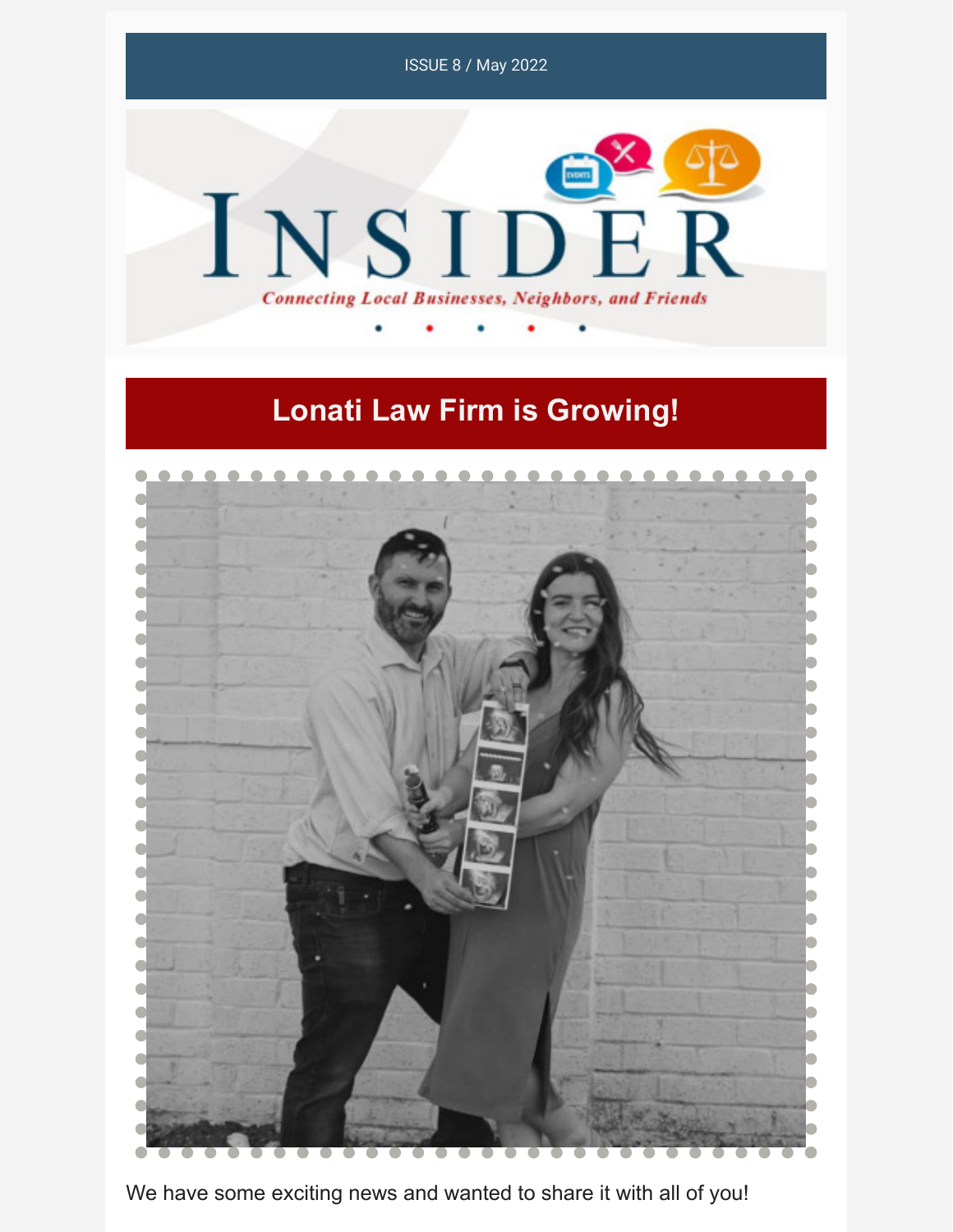Mike, Jr. and his wife Kennedy recently announced that they will be welcoming a new baby this Fall! The parents-to-be are very excited and looking forward to meeting their new one. Everyone at Lonati Law Firm is thrilled about this new addition and cannot wait to meet the newest member of the Lonati family.

Now, our question for you is will it be a BOY or a GIRL? What do you think? Feel free to let us know what you think on our Facebook page at [https://www.facebook.com/LonatiLawFirmPC!](https://www.facebook.com/LonatiLawFirmPC)

## **You Could Win \$10,000 & Support a Good Cause!**



### **11th Annual Matt Dyas Golf Tournament**

**So I love playing golf, but this is a golf tournament that is near and dear to our hearts. Lonati Law Firm has been a sponsor and participant in these tournaments for many years, and we want to invite you to join. We are hosting a \$10,000 Hole-in-one contest, so come take my money!**

Monday, June 13th, the Matt Dyas Golf Tournament will be held at Brookstone Golf & Country Club beginning at 11:00. There will be various awards for things like longest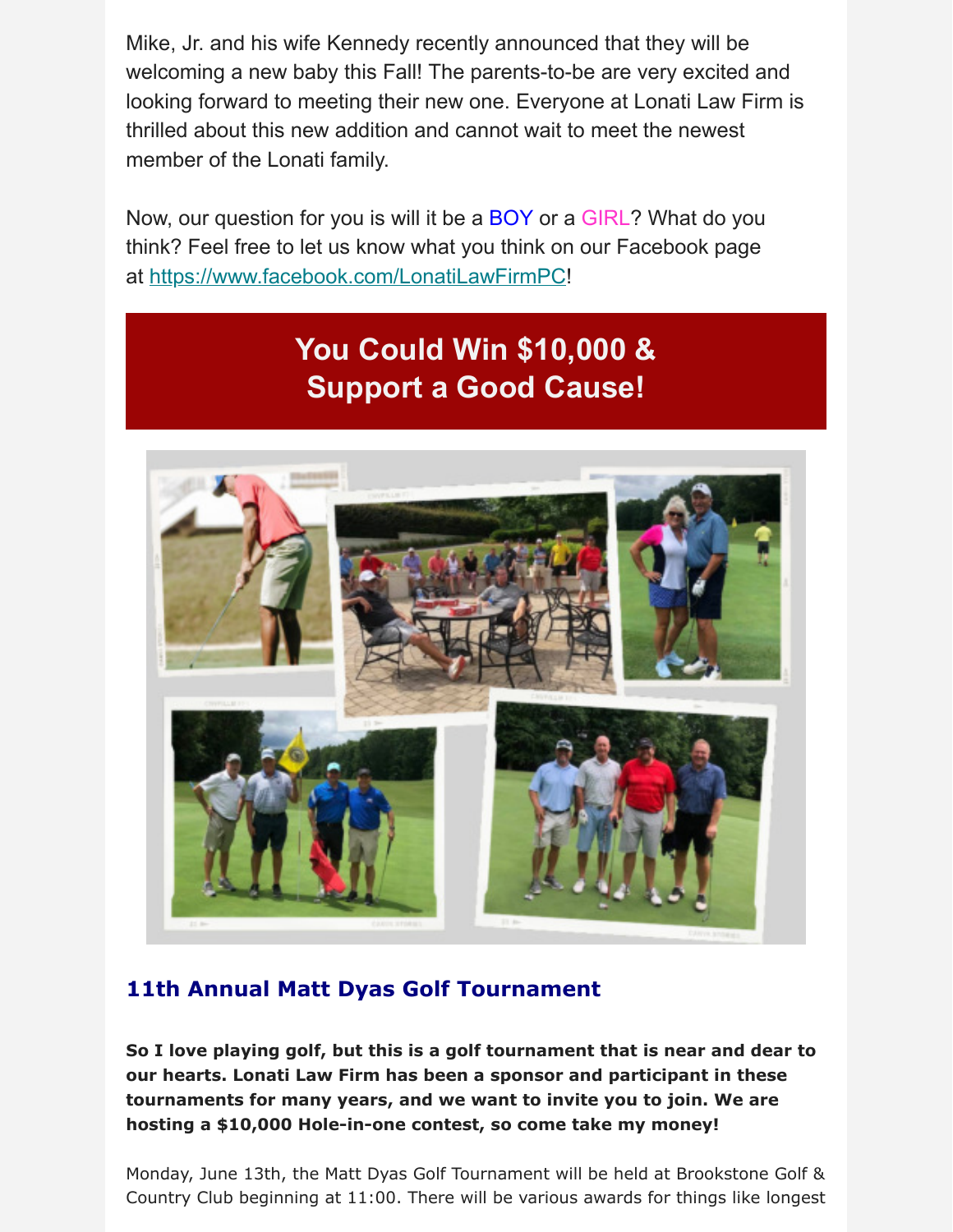drive, closest to the pin in addition to my \$10,000 hole-in-one prize. You can sign up to play as an individual entry or put together your own team. There will also be beverage carts to purchase from as well as the Varsity Food truck! I encourage all of you to sign up for this event, not only does it support a great cause but it will be a memorable day of golf.

### **So Who Is Matt Dyas?**

Matt Dyas was a young man from Acworth who was tragically killed in a motorcycle accident in 2011. Matt worked at the Brookstone Country Club for many years and it is where he fell in love with the game. Matt joined the University of West Georgia's golf team and he won his first individual collegiate golf tournament on the UWGA Men's Golf team shortly before he was in the accident. Knowing how committed Matt was to the success of the UWG Men's Golf Team, his family established the scholarship, which awards \$2000 per year for a golf scholarship to a young college recruit at UWGA.

I hope that you all will sign up to take part in this tournament, the Dyas family are wonderful people who work hard to keep Matt's memory and support of golf alive. The sign-up form is below or feel free to contact Lonati Law Firm for more information about the tournament. I hope to see you out on the course!

#### **Michael, Sr. & Mike, Jr.**

#### 11th Annual Matt Dyas Memorial Invitational

Matt worked for several years at the Brookstone Country Club where his passion for the game of golf first began. Matt's positive attitude propelled him to his goal of being a member of the University of West Georgia golf team. With an abiding love rooted in his strong Christian faith, Matt traveled on mission trips to Russia to lend a helping hand and share the word of God.

The Matt Dyas Memorial Fund is funded by this event and other generous donations. This fund contributes \$2000 per year for a golf scholarship to a young college recruit at UWCA as well as

supporting college golfers the opportunity to attend College Golf Fellowship meetings hosted by PGA professionals giving them the opportunity to strengthen their faith. And lastly, the fund sponsors a dinner for "The Matt," a collegiate golf tournament in Matt's honor hosted by The University of West Georgia College. We have enjoyed putting a smile on the faces of the people that are still being touched by Matt.

Thank you for your continued support of the Matt Dyas Memorial Fund.



June 2, 1991 - October 1, 2011

#### **Tournament Details**

Monday, June 13, 2022 Brookstone Golf & Country Club 5705 Brookstone Drive Acworth, GA 30101

Shotgun Start: 11:00 am Limited to 144 people

Mulligans: 2 for \$10 (max of 2/player)

\$110 Registration Fee Includes:

- Green fees
- · Cart fee
- · Range balls
- The Varsity Food Truck *<u>Tafter</u>* round

Beverages will be available for purchase from beverage carts.

#### Awards

- Closest to the Pin
- · Longest Drive
- · First/Second Place Gross; Net



#### Matt Dyas Memorial Invitational Entry From

|  | 카르 |  |
|--|----|--|
|  |    |  |
|  |    |  |

ã

| Phone          |  |
|----------------|--|
| <b>COLLEGE</b> |  |

Individual Entry Team Entry

Preferred Foursome

| Captain:             | Handicap: |
|----------------------|-----------|
| Player <sub>2:</sub> | Handicap: |
| Player 3:            | Handicap: |
| Player 4:            | Handicap: |

Hole Sponsor - \$100/hole Sponsors Sign Information

Send via Venmo: @dyasteam last digits of phone number = 8463

Or make check to Matt Dyas Memorial Fund. Please mail to:

David Dyas c/o Matt Dyas Memorial Fund 41 Broom Drive Florham Park, NJ 07932 dyasteam@yahoo.com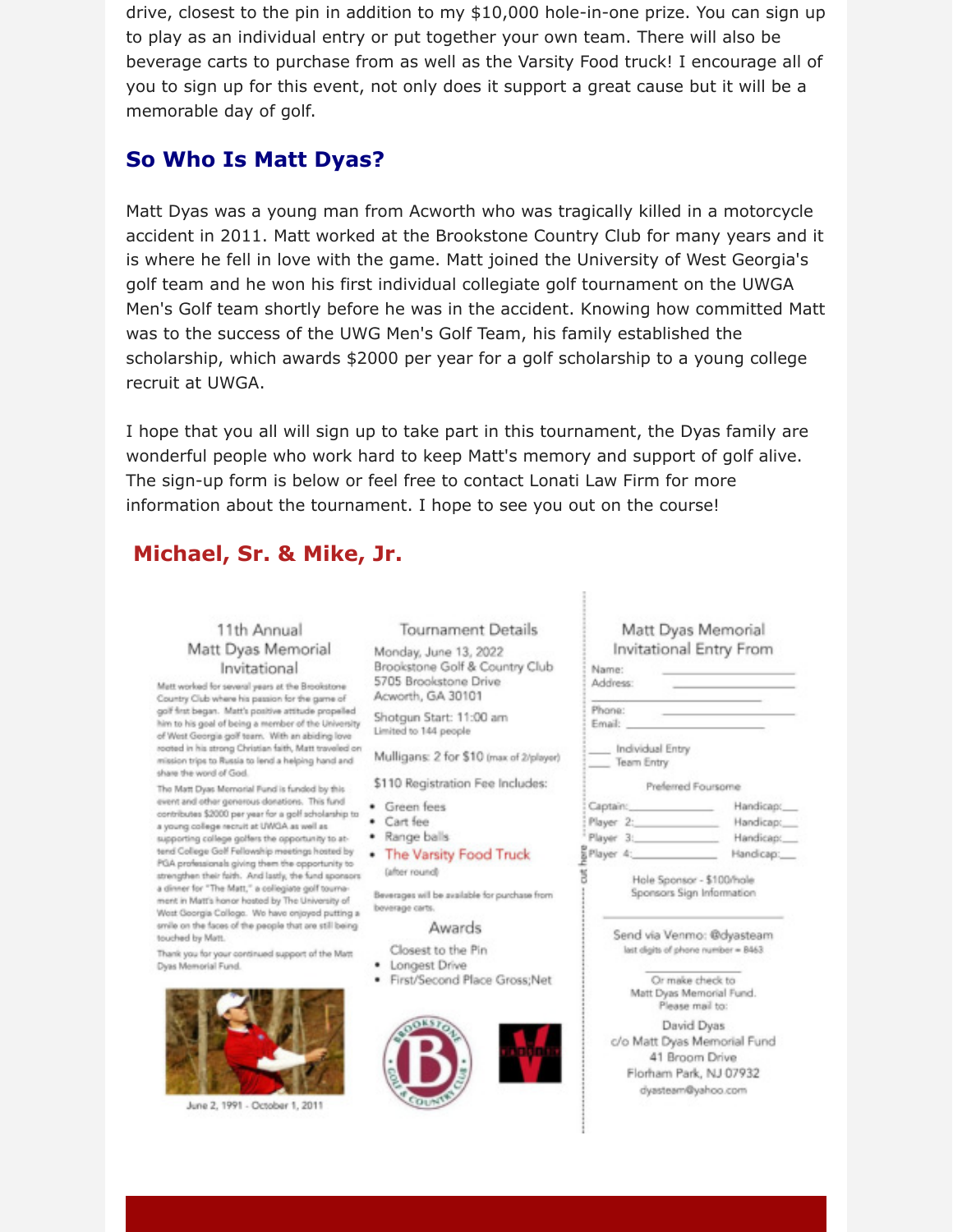### **McDonald's Ice Cream Machines**



# Now I'm going to buy McDonald's and fix all of the ice cream machines...

9:12 AM · 4/25/22 · Twitter for iPhone  $\bullet$  mfnbbroach 136K Retweets 27.2K Quote Tweets 950K Likes

Have you ever wanted to get an ice cream at McDonald's but the machine was broken? McDonald's ice cream machines being broken have been a running joke for many years now because they are never working! McBroken.com is a website that actually tracks how many McDonald's ice cream machines are out of service. Apparently, this happens an awful lot - over 30% of the time in New York!

And now a company called Kytch has filed a lawsuit against McDonald's for \$900 million dollars stating that McDonald's has destroyed their business through false advertising, defamatory claims, and interference with clients who were using their device to keep their ice cream machines functioning.

The Kytch Company provided maintenance, remote controls, and other kinds of tools for ice cream machines to keep them up and running for many McDonald's franchisee machines.

Once McDonald's found out about these devices they sent messages to the franchisees concerning safety issues and other problems with the devices. Kytch has since claimed that McDonald's irreparably destroyed their business.

Of course, the McDonald's company disagrees with all claims from Kytch even though they have yet to improve their ice cream machines along with the Taylor company who right now is their main ice cream machine provider. Will it get better? Who knows as the lawsuit is still ongoing.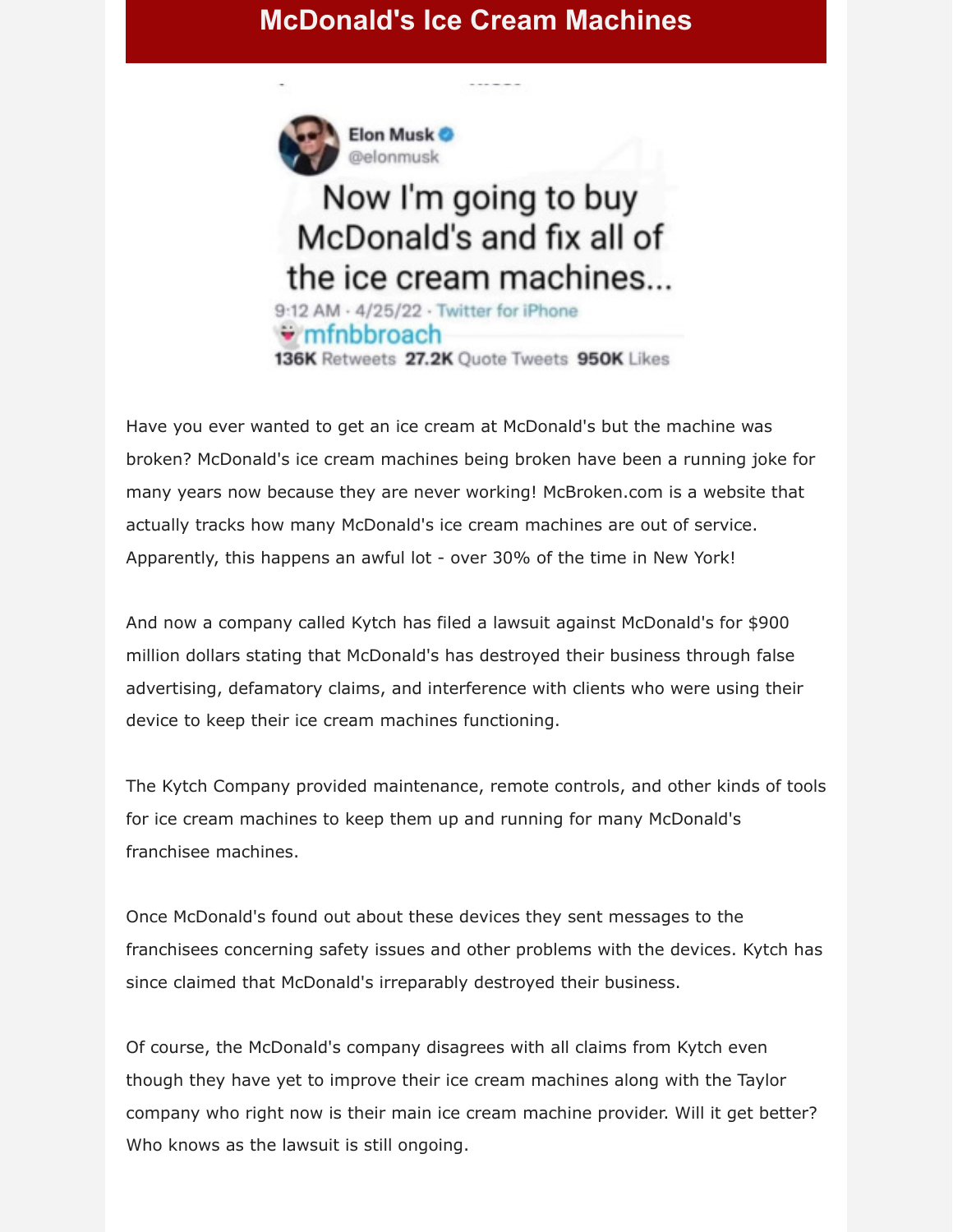One thing is certain - if you really want ice cream you'll probably have to go to Dairy Queen.



### **Moana at the Sara Babb Pool in Dallas**

Find your float and come enjoy a movie in the Sara Babb Pool at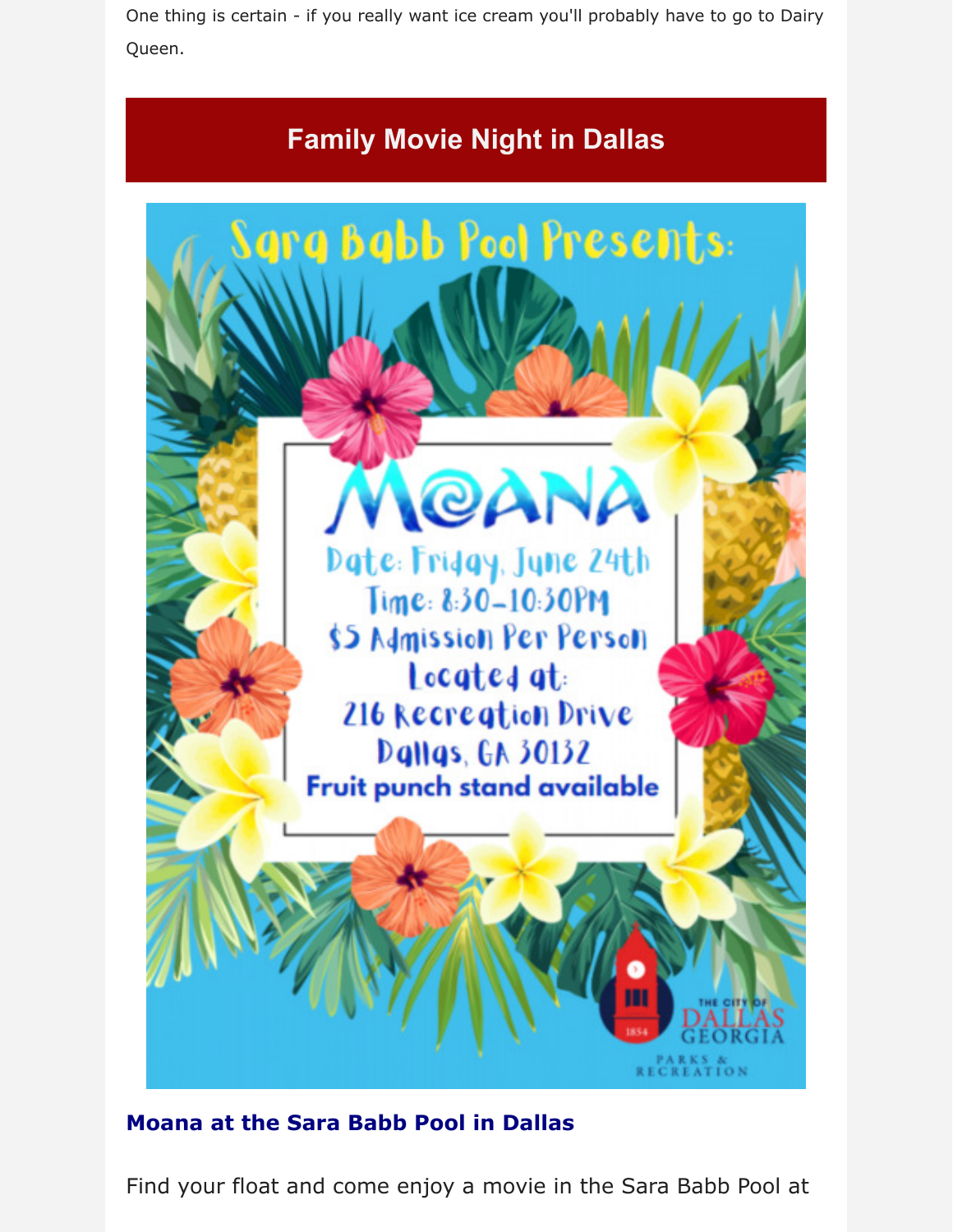the Dallas Recreational Center on Friday, June 24th! Watch a family-friendly film, "Moana", and swim in the pool while making some memories. A fruit punch stand will be available for guests to purchase concession items.

The movie will start at 8:30 pm, and the event will last until 10:30 pm. The fee is \$5 per participant, and guests are encouraged to wear their best Hawaiian apparel!

Those interested can register at the pool on the night of the event. An adult must accompany children attending the event. The address of the Sara Babb Pool is 216 Recreational Drive, Dallas, GA, 30132.

**Summery Cocktail Recipe**

# **The Salty Dog**

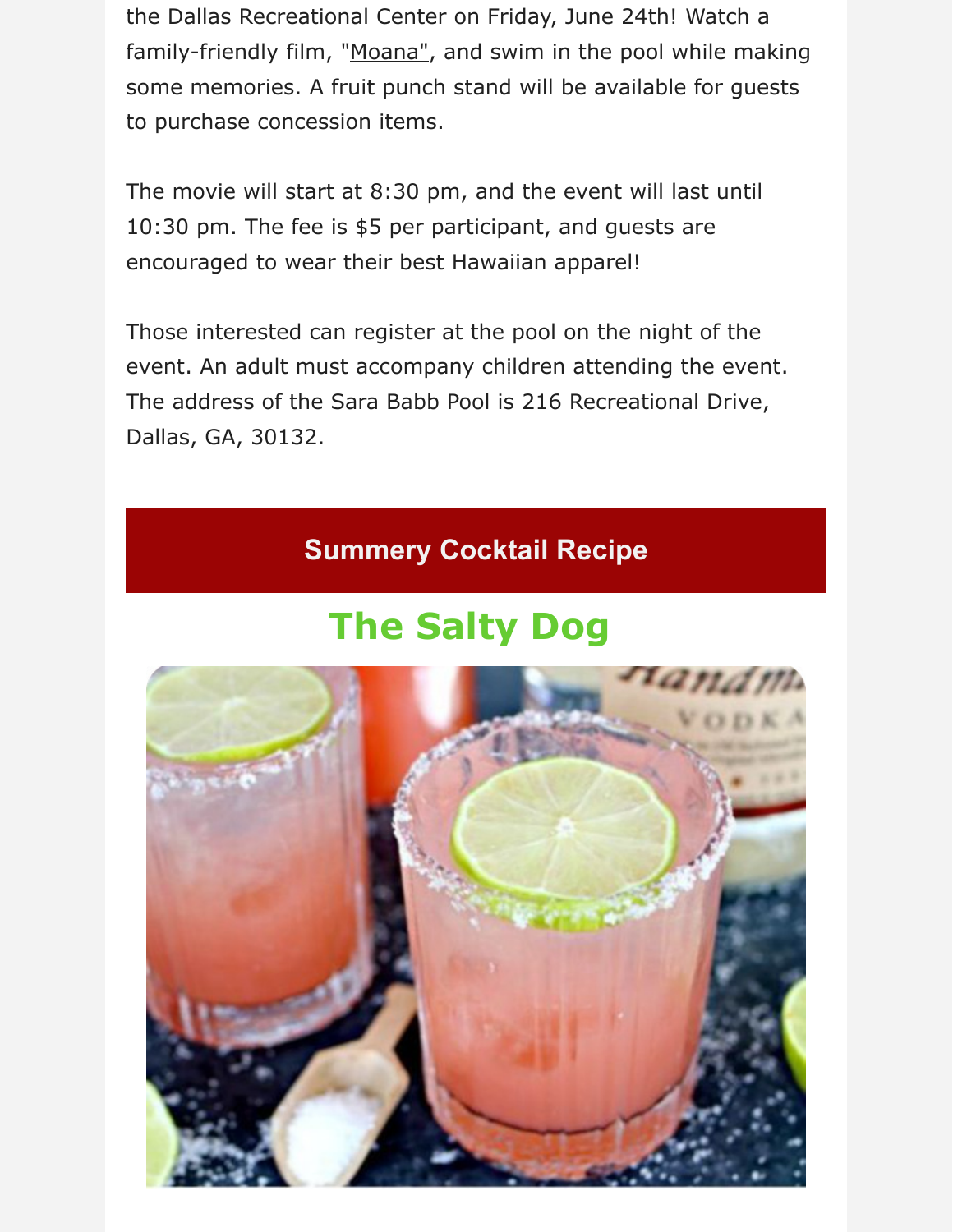Looking for a new tasty cocktail to add to your drink resume? If you are excited that summer is finally here and are looking for a new cocktail recipe, then you may want to try this "Citrusy" classic, The Salty Dog cocktail. This drink screams Summertime fun, both in flavor and appearance, plus it is super easy to make. Here's how to make it:

# **Ingredients Needed:**

- 1 oz Vodka
- 3 oz Grapefruit juice (use Ruby Red if you prefer)
- Kosher salt (for rims)
- 1/4 oz Lemon-lime soda or lime la croix
- 1 Lime disk or grapefruit, wedge (as garnish)

# **Instructions:**

- 1. Moisten the top edge of each glass with a slice of lime and dip it in Kosher salt.
- 2. Fill the glass halfway with ice cubes.
- 3. Combine 1-ounce vodka and 3 ounces of grapefruit juice.
- 4. Add a little La Croix or lemon-lime soda to the mixture.
- 5. Stir it all together and enjoy! Yum!

**\*Drink responsibly and** *never* **drink & drive. It's not worth the risk to yourself and everyone else.**

**ABSURD Legal Cases You Won't Believe:**

## **Common Sense isn't So Common**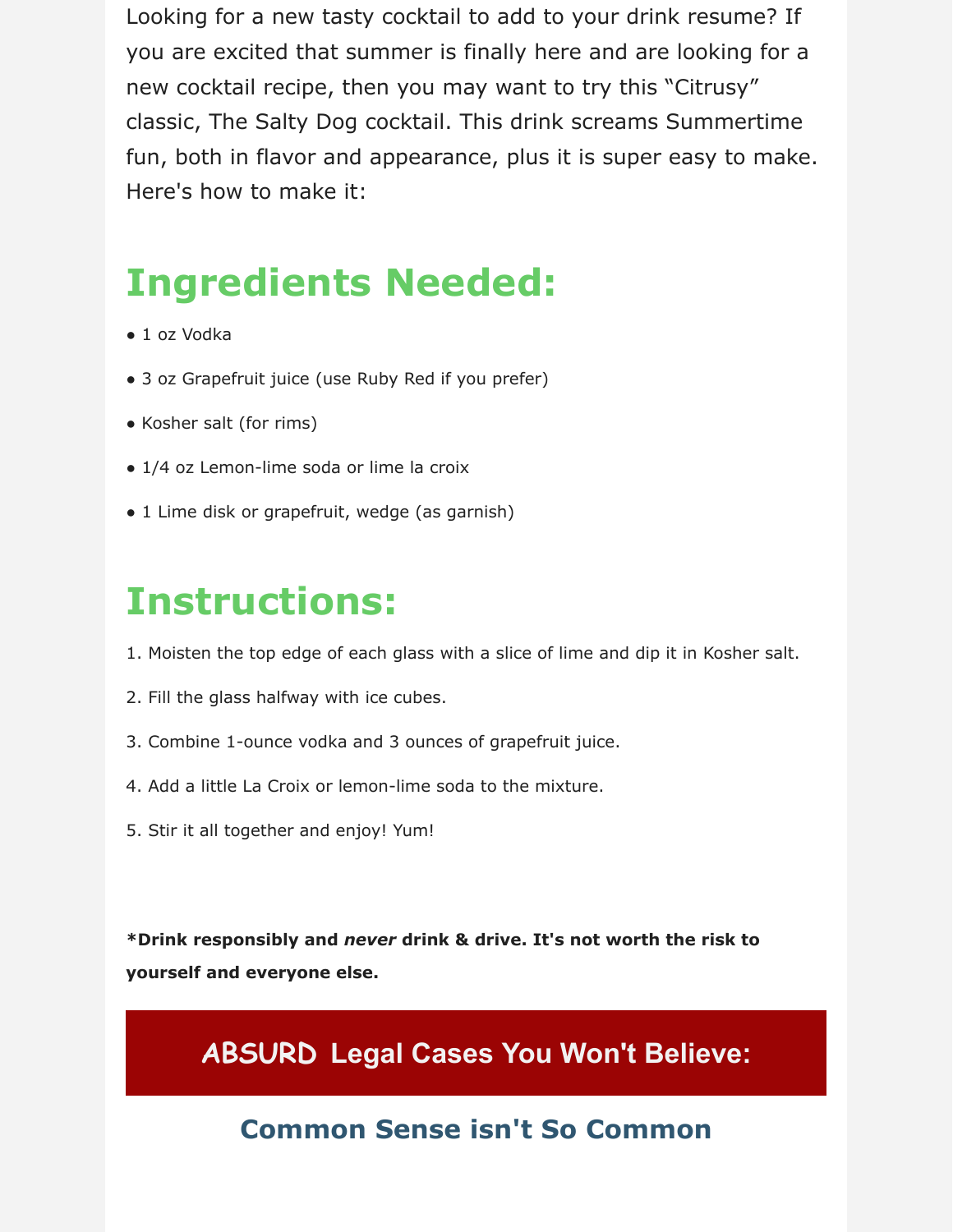

Have you ever used a map app on your phone to get directions and it was clear that they were wrong? If so, did you still just blindly follow them? Of course, you didn't, because everyone knows that this sometimes happens. I know it's happened to me on more than one occasion. Well, someone tried to sue Google over walking directions on the app that led them onto a busy highway with no sidewalks for pedestrians. That brings us to this month's absurd lawsuit of Lauren Rosenberg vs Google.

In this tale of the lady versus Google, Google won. Basically, Ms. Rosenberg googled walking directions while in Utah and got hit by a motorcyclist when she wound up on a section of highway with no sidewalks. *At night. In the dark.* And instead of using common sense to know that it wasn't safe, she continued walking along the highway, in the dark, until she was hit by a motorcycle. Her reaction to this was to blame Google and make them pay.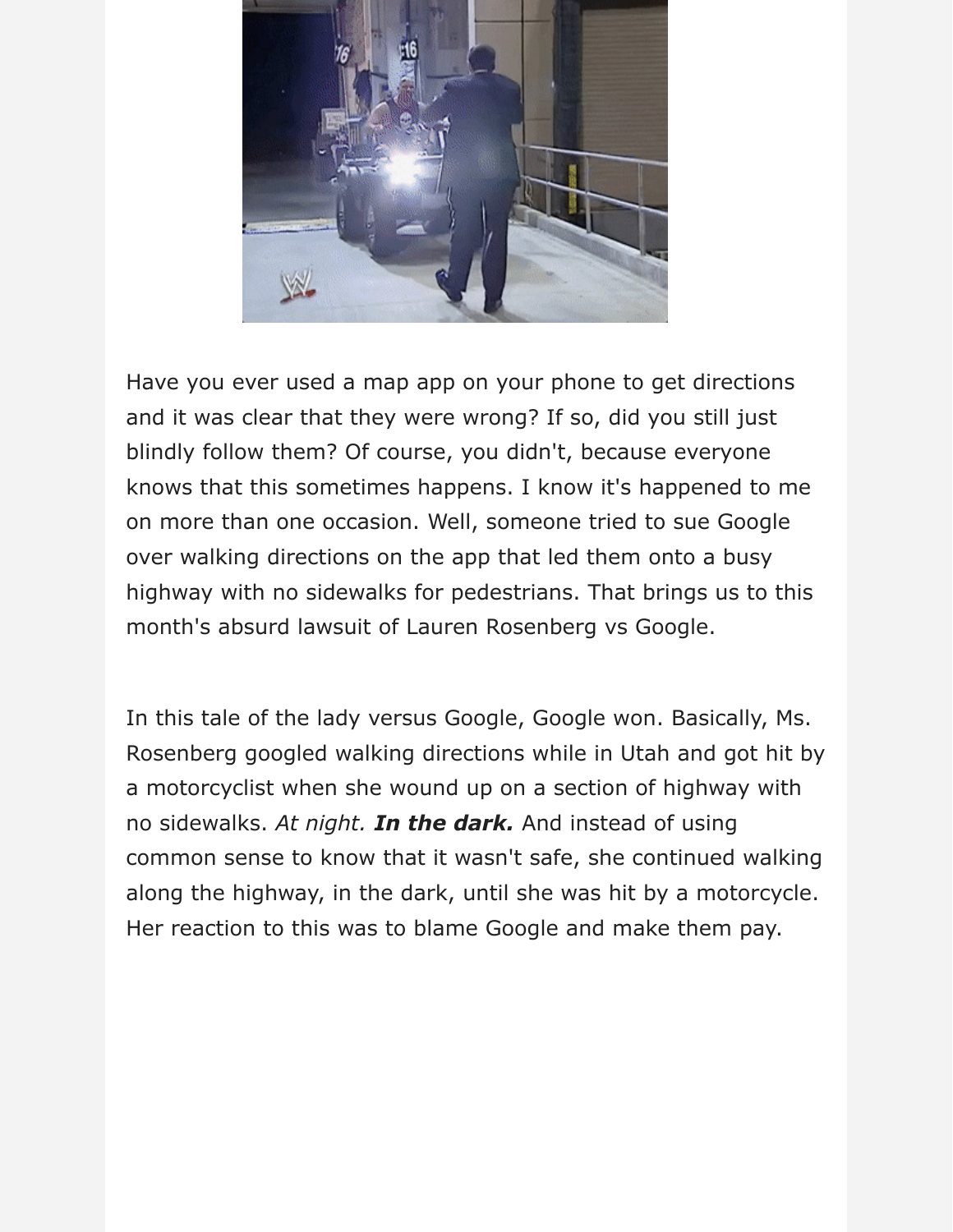

According to the lawsuit, "Google Maps led her to walk on a busy road without sidewalks that were not reasonably safe for pedestrians." *(My question is, did she not SEE that it was a highway with no sidewalks and that it was dark?!)* It is also stated that "As a direct and proximate cause of Defendant Google's careless, reckless and negligent providing of unsafe directions, plaintiff Lauren Rosenberg was led onto a dangerous highway, and was thereby stricken by a motor vehicle."

As a result, she filed a lawsuit against Google for \$100,000. In her lawsuit, she claimed that it was Google Maps' fault that led her to a busy roadway which caused her to be struck by a motorcyclist. Was she expecting Google to hold her hand as she crossed the road?

Once the lawsuit made it to court, the claims against Google were dismissed because it didn't have a direct legal relationship with her. The court had also stated that "it is clear that Google was not required to anticipate that a user of the Google Maps service would cross the road without looking for cars . . . and that, absent negligence on the user's part, an injury while crossing the road would be unlikely." This means that it is not wrong for google to assume that their users should know how to look at both the map and be aware of their surroundings, therefore there is no case for negligence in terms of google as it was Rosenberg's own fault for not looking at the road. Duh.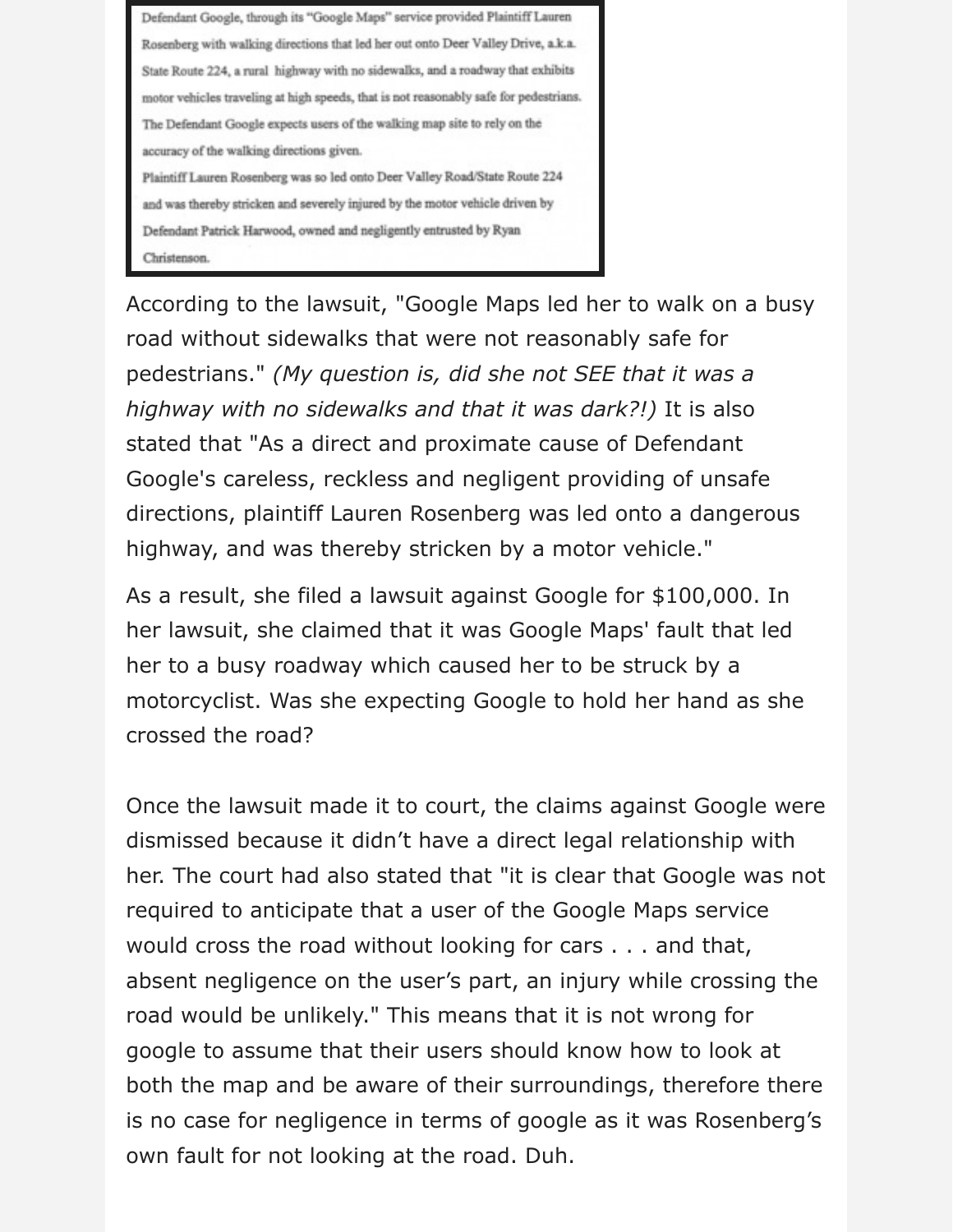There are many things that make this case so absurd to me, but the top 3 reasons why are: 1) she did not pay attention to her surroundings, 2) she could have turned around and gone back at any time, 3) she crossed the road without watching where she was going which caused her to be hit by a motorcycle. Personal responsibility is still a thing in 2022.

While we're sorry that she was hurt, all of this could have been avoided had she simply used common sense. Pedestrians have road rules to follow too, just like motorists.

It all seems pretty simple to us - just follow the basics - don't rely simply on an app, pay attention to your surroundings, go back the way you came if directions are leading you to a sketchy part of town, watch where you're going, and always look both ways before crossing a street. Many of these things were taught to us as kids, it's crazy that someone thought that they could sue over this.

So get your face out of your screen (which you should be doing anyway), pay attention and watch where you're going to stay safe, OK?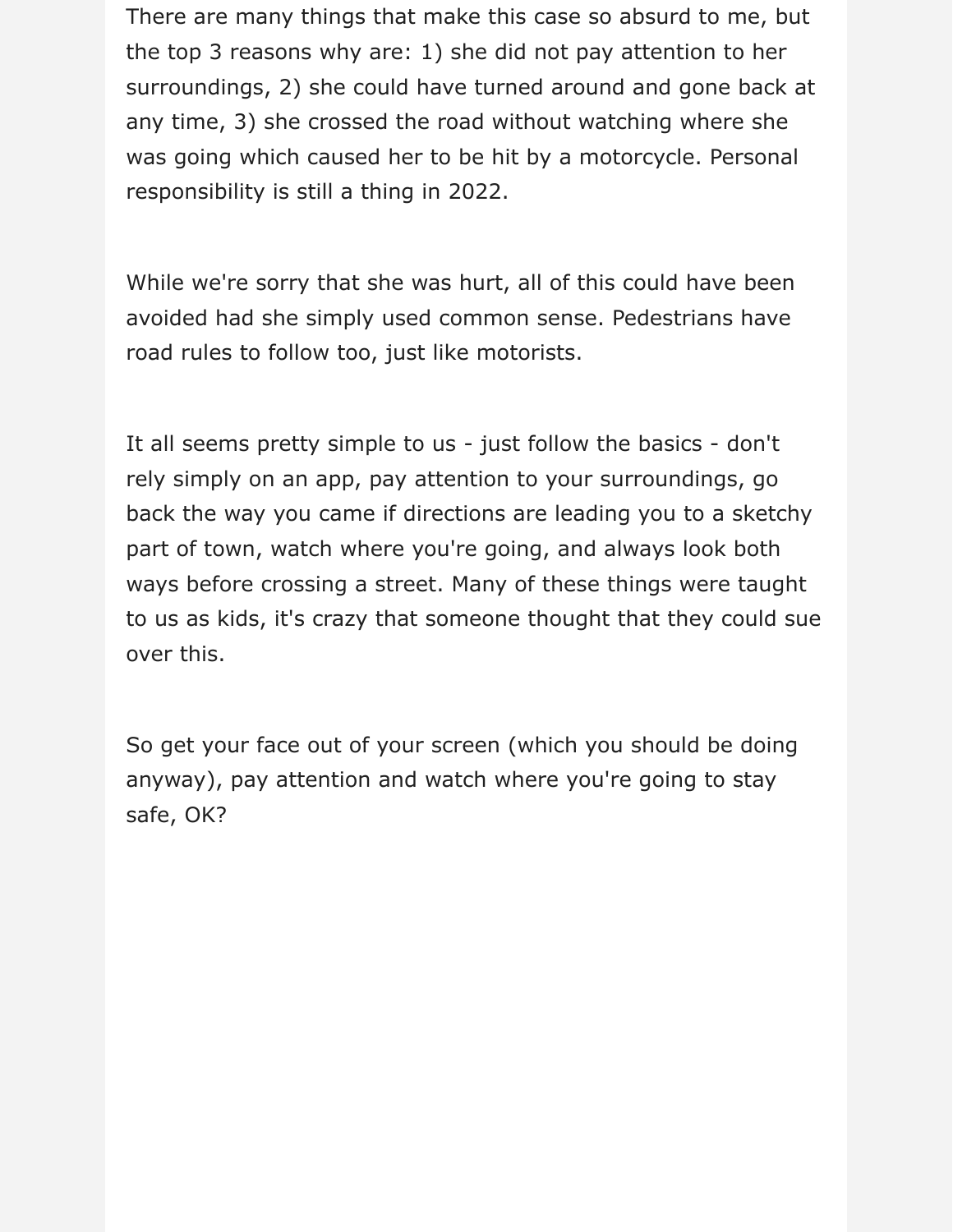

## **Thanks for Reading This Month's Newsletter!**



**Have You Been Injured in an Accident? Call the Lonati Law Firm Today! 678-363-3500**